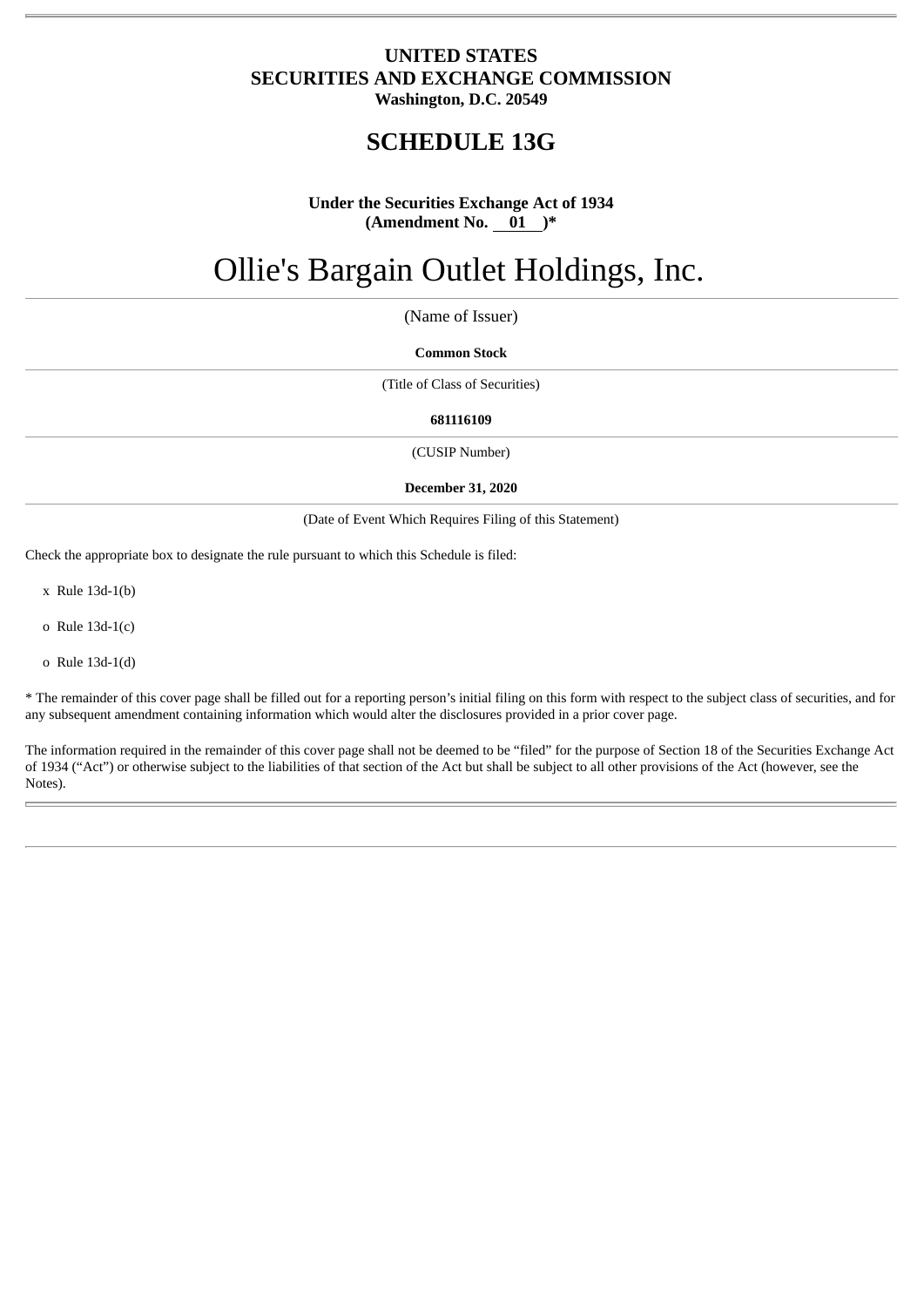| <b>CUSIP</b><br>No.      |                                                                                                                                                             | 681116109 |                                                                    |  |  |  |  |  |
|--------------------------|-------------------------------------------------------------------------------------------------------------------------------------------------------------|-----------|--------------------------------------------------------------------|--|--|--|--|--|
| 1                        | NAMES OF REPORTING PERSONS<br>I.R.S. IDENTIFICATION NOS. OF ABOVE PERSONS (ENTITIES ONLY)<br>KAYNE ANDERSON RUDNICK INVESTMENT MANAGEMENT LLC<br>95-4575414 |           |                                                                    |  |  |  |  |  |
|                          | CHECK THE APPROPRIATE BOX IF A MEMBER OF A GROUP (SEE INSTRUCTIONS)                                                                                         |           |                                                                    |  |  |  |  |  |
| $\overline{2}$           | $(a)$ o<br>$(b)$ o                                                                                                                                          |           |                                                                    |  |  |  |  |  |
|                          | <b>SEC USE ONLY</b>                                                                                                                                         |           |                                                                    |  |  |  |  |  |
| 3                        |                                                                                                                                                             |           |                                                                    |  |  |  |  |  |
|                          |                                                                                                                                                             |           | CITIZENSHIP OR PLACE OF ORGANIZATION                               |  |  |  |  |  |
| 4                        |                                                                                                                                                             |           |                                                                    |  |  |  |  |  |
|                          |                                                                                                                                                             |           | A California Limited Liability Company<br><b>SOLE VOTING POWER</b> |  |  |  |  |  |
|                          |                                                                                                                                                             |           |                                                                    |  |  |  |  |  |
|                          |                                                                                                                                                             | 5         | 1,340,574                                                          |  |  |  |  |  |
|                          |                                                                                                                                                             |           | <b>SHARED VOTING POWER</b>                                         |  |  |  |  |  |
|                          |                                                                                                                                                             | 6         | 5,009,728                                                          |  |  |  |  |  |
| <b>NUMBER OF</b>         |                                                                                                                                                             |           | <b>SOLE DISPOSITIVE POWER</b>                                      |  |  |  |  |  |
|                          | <b>SHARES</b><br><b>BENEFICIALLY</b>                                                                                                                        | 7         | 1,340,574                                                          |  |  |  |  |  |
|                          | <b>OWNED BY</b>                                                                                                                                             |           | SHARED DISPOSITIVE POWER                                           |  |  |  |  |  |
| EACH<br><b>REPORTING</b> |                                                                                                                                                             |           |                                                                    |  |  |  |  |  |
|                          | PERSON WITH:                                                                                                                                                | 8         | 5,009,728                                                          |  |  |  |  |  |
|                          |                                                                                                                                                             |           | AGGREGATE AMOUNT BENEFICIALLY OWNED BY EACH REPORTING PERSON       |  |  |  |  |  |
| 9                        | 6,350,302                                                                                                                                                   |           |                                                                    |  |  |  |  |  |
|                          | CHECK IF THE AGGREGATE AMOUNT IN ROW (9) EXCLUDES CERTAIN SHARES (SEE INSTRUCTIONS)                                                                         |           |                                                                    |  |  |  |  |  |
| <b>10</b>                | $\mathbf 0$                                                                                                                                                 |           |                                                                    |  |  |  |  |  |
|                          |                                                                                                                                                             |           | PERCENT OF CLASS REPRESENTED BY AMOUNT IN ROW (9)                  |  |  |  |  |  |
| 11                       | 9.71%                                                                                                                                                       |           |                                                                    |  |  |  |  |  |
|                          |                                                                                                                                                             |           | TYPE OF REPORTING PERSON (SEE INSTRUCTIONS)                        |  |  |  |  |  |
| 12                       | IA                                                                                                                                                          |           |                                                                    |  |  |  |  |  |

FOOTNOTES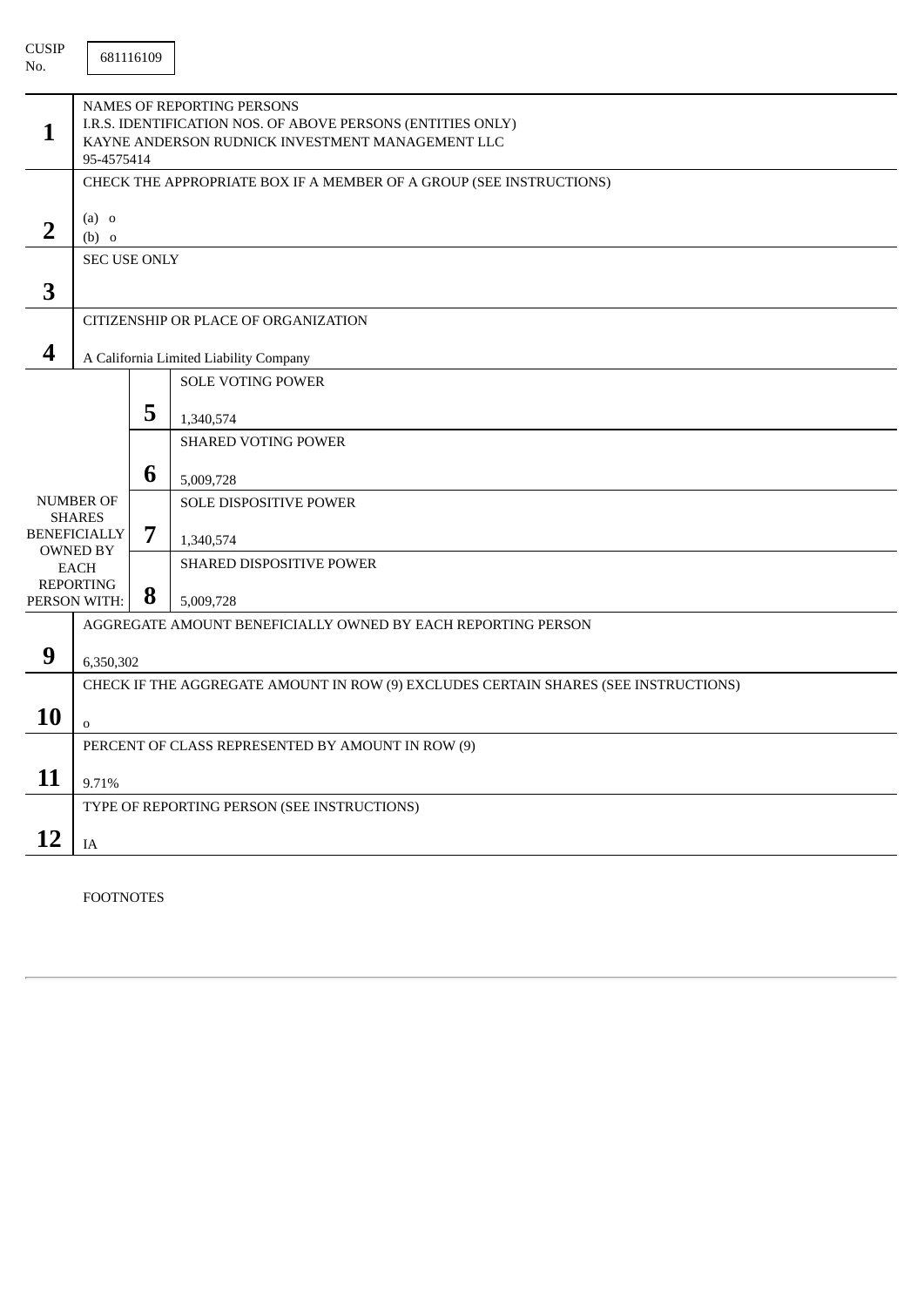| <b>CUSIP</b><br>No.              |                                                                                                                                                    | 681116109 |                                                                           |  |  |  |  |  |
|----------------------------------|----------------------------------------------------------------------------------------------------------------------------------------------------|-----------|---------------------------------------------------------------------------|--|--|--|--|--|
| 1                                | <b>NAMES OF REPORTING PERSONS</b><br>I.R.S. IDENTIFICATION NOS. OF ABOVE PERSONS (ENTITIES ONLY)<br>Virtus Investment Advisers, Inc.<br>04-2453743 |           |                                                                           |  |  |  |  |  |
|                                  | CHECK THE APPROPRIATE BOX IF A MEMBER OF A GROUP (SEE INSTRUCTIONS)                                                                                |           |                                                                           |  |  |  |  |  |
| $\overline{2}$                   | $(a)$ o<br>$(b)$ o                                                                                                                                 |           |                                                                           |  |  |  |  |  |
|                                  | <b>SEC USE ONLY</b>                                                                                                                                |           |                                                                           |  |  |  |  |  |
| 3                                |                                                                                                                                                    |           |                                                                           |  |  |  |  |  |
|                                  |                                                                                                                                                    |           | CITIZENSHIP OR PLACE OF ORGANIZATION                                      |  |  |  |  |  |
| 4                                | Massachusetts                                                                                                                                      |           |                                                                           |  |  |  |  |  |
|                                  |                                                                                                                                                    |           | <b>SOLE VOTING POWER</b>                                                  |  |  |  |  |  |
|                                  |                                                                                                                                                    | 5         |                                                                           |  |  |  |  |  |
|                                  |                                                                                                                                                    |           | $\overline{0}$<br><b>SHARED VOTING POWER</b>                              |  |  |  |  |  |
|                                  |                                                                                                                                                    | 6         | 5,009,728                                                                 |  |  |  |  |  |
|                                  | <b>NUMBER OF</b><br><b>SHARES</b>                                                                                                                  |           | <b>SOLE DISPOSITIVE POWER</b>                                             |  |  |  |  |  |
|                                  | <b>BENEFICIALLY</b>                                                                                                                                | 7         | $\mathbf{0}$                                                              |  |  |  |  |  |
| <b>OWNED BY</b><br><b>EACH</b>   |                                                                                                                                                    |           | SHARED DISPOSITIVE POWER                                                  |  |  |  |  |  |
| <b>REPORTING</b><br>PERSON WITH: |                                                                                                                                                    | 8         |                                                                           |  |  |  |  |  |
|                                  |                                                                                                                                                    |           | 5,009,728<br>AGGREGATE AMOUNT BENEFICIALLY OWNED BY EACH REPORTING PERSON |  |  |  |  |  |
| 9                                |                                                                                                                                                    |           |                                                                           |  |  |  |  |  |
|                                  | 5,009,728                                                                                                                                          |           |                                                                           |  |  |  |  |  |
|                                  | CHECK IF THE AGGREGATE AMOUNT IN ROW (9) EXCLUDES CERTAIN SHARES (SEE INSTRUCTIONS)                                                                |           |                                                                           |  |  |  |  |  |
| 10                               | $\mathbf 0$                                                                                                                                        |           |                                                                           |  |  |  |  |  |
|                                  | PERCENT OF CLASS REPRESENTED BY AMOUNT IN ROW (9)                                                                                                  |           |                                                                           |  |  |  |  |  |
| 11                               | 7.66%                                                                                                                                              |           |                                                                           |  |  |  |  |  |
|                                  |                                                                                                                                                    |           | TYPE OF REPORTING PERSON (SEE INSTRUCTIONS)                               |  |  |  |  |  |
| 12                               | $\rm IA$                                                                                                                                           |           |                                                                           |  |  |  |  |  |

## FOOTNOTES

The amounts reported on this page are also included in the amounts reported by Kayne Anderson Rudnick Investment Management, LLC on this Schedule 13G.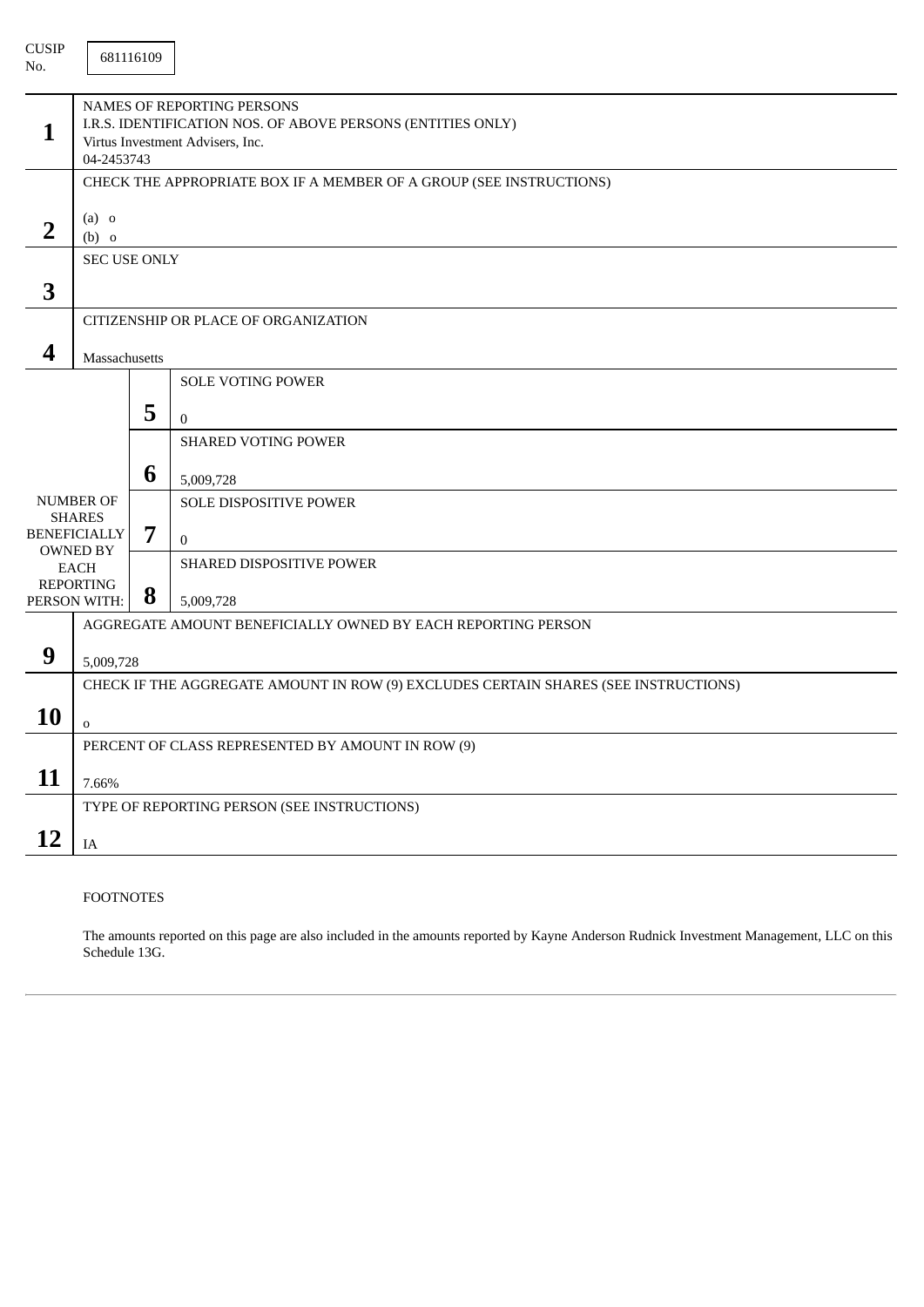| <b>CUSIP</b><br>No.              |                                                                                                                                                                 | 681116109 |                                                              |  |  |  |  |
|----------------------------------|-----------------------------------------------------------------------------------------------------------------------------------------------------------------|-----------|--------------------------------------------------------------|--|--|--|--|
| 1                                | NAMES OF REPORTING PERSONS<br>I.R.S. IDENTIFICATION NOS. OF ABOVE PERSONS (ENTITIES ONLY)<br>Virtus Equity Trust, on behalf of Virtus KAR Small Cap Growth Fund |           |                                                              |  |  |  |  |
|                                  | CHECK THE APPROPRIATE BOX IF A MEMBER OF A GROUP (SEE INSTRUCTIONS)                                                                                             |           |                                                              |  |  |  |  |
| $\overline{2}$                   | $(a)$ o<br>$(b)$ o                                                                                                                                              |           |                                                              |  |  |  |  |
|                                  | <b>SEC USE ONLY</b>                                                                                                                                             |           |                                                              |  |  |  |  |
| 3                                |                                                                                                                                                                 |           |                                                              |  |  |  |  |
|                                  |                                                                                                                                                                 |           | CITIZENSHIP OR PLACE OF ORGANIZATION                         |  |  |  |  |
| $\boldsymbol{4}$                 | Delaware                                                                                                                                                        |           |                                                              |  |  |  |  |
|                                  |                                                                                                                                                                 |           | <b>SOLE VOTING POWER</b>                                     |  |  |  |  |
|                                  |                                                                                                                                                                 | 5         | $\Omega$                                                     |  |  |  |  |
|                                  |                                                                                                                                                                 |           | <b>SHARED VOTING POWER</b>                                   |  |  |  |  |
|                                  |                                                                                                                                                                 | 6         | 4,783,672                                                    |  |  |  |  |
|                                  | <b>NUMBER OF</b>                                                                                                                                                |           | <b>SOLE DISPOSITIVE POWER</b>                                |  |  |  |  |
|                                  | <b>SHARES</b><br><b>BENEFICIALLY</b>                                                                                                                            | 7         | $\mathbf{0}$                                                 |  |  |  |  |
|                                  | <b>OWNED BY</b><br><b>EACH</b>                                                                                                                                  |           | SHARED DISPOSITIVE POWER                                     |  |  |  |  |
| <b>REPORTING</b><br>PERSON WITH: |                                                                                                                                                                 | 8         | 4,783,672                                                    |  |  |  |  |
|                                  |                                                                                                                                                                 |           | AGGREGATE AMOUNT BENEFICIALLY OWNED BY EACH REPORTING PERSON |  |  |  |  |
| 9                                | 4,783,672                                                                                                                                                       |           |                                                              |  |  |  |  |
|                                  | CHECK IF THE AGGREGATE AMOUNT IN ROW (9) EXCLUDES CERTAIN SHARES (SEE INSTRUCTIONS)                                                                             |           |                                                              |  |  |  |  |
| 10                               |                                                                                                                                                                 |           |                                                              |  |  |  |  |
|                                  | $\mathbf{o}$<br>PERCENT OF CLASS REPRESENTED BY AMOUNT IN ROW (9)                                                                                               |           |                                                              |  |  |  |  |
| 11                               |                                                                                                                                                                 |           |                                                              |  |  |  |  |
| 7.31%                            |                                                                                                                                                                 |           |                                                              |  |  |  |  |
|                                  | TYPE OF REPORTING PERSON (SEE INSTRUCTIONS)                                                                                                                     |           |                                                              |  |  |  |  |
| 12                               | IV                                                                                                                                                              |           |                                                              |  |  |  |  |

## FOOTNOTES

The amounts reported on this page are also included in the amounts reported by Virtus Investment Advisers, Inc. on this Schedule 13G.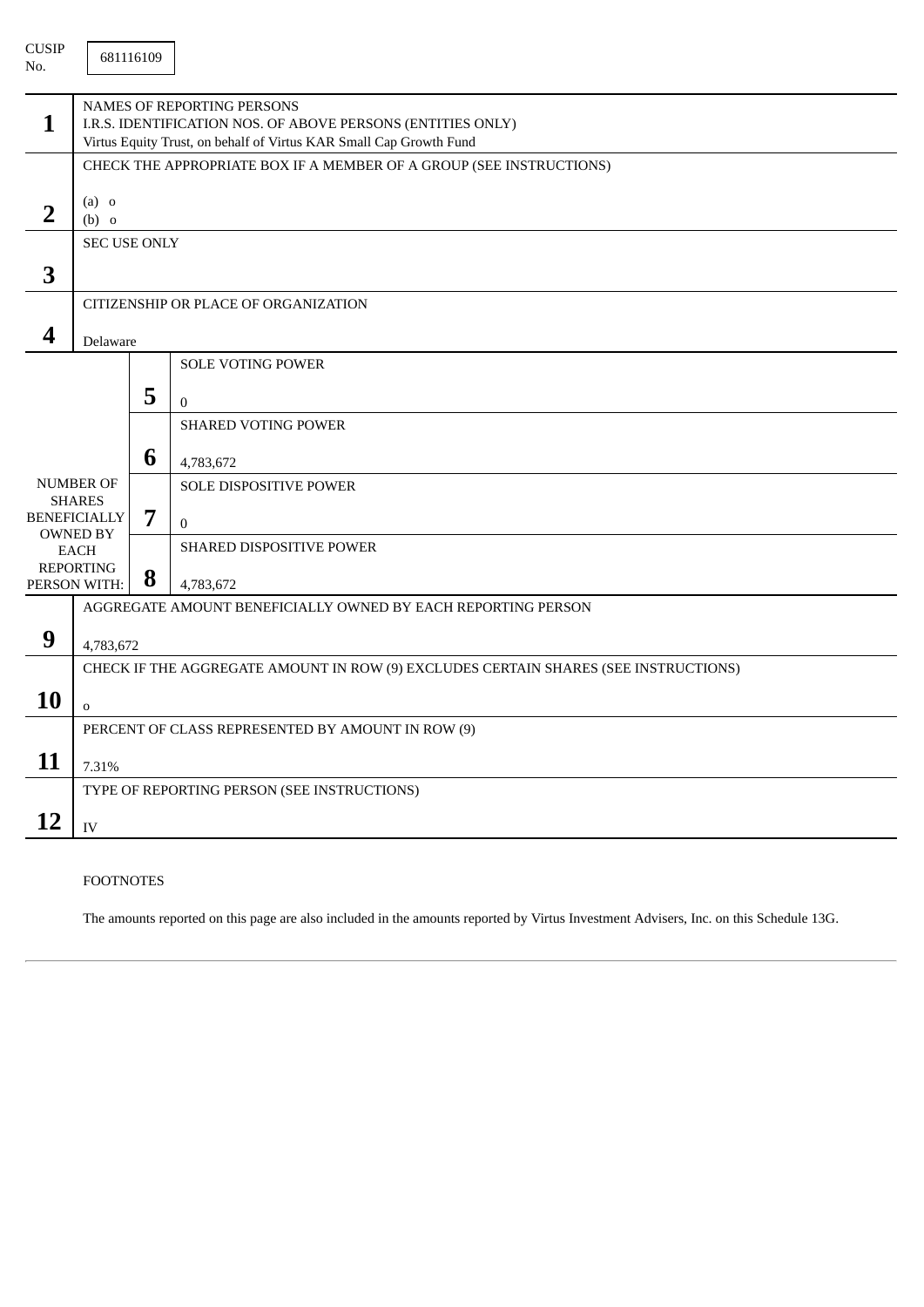#### **Item 1.**

- (a) Name of Issuer Ollie's Bargain Outlet Holdings, Inc.
- (b) Address of Issuer's Principal Executive Offices 6295 Allentown Boulevard Suite 1 Harrisburg, PA 17112

#### **Item 2.**

- (a) Name of Person Filing
	- (1) KAYNE ANDERSON RUDNICK INVESTMENT MANAGEMENT LLC
	- (2) Virtus Investment Advisers, Inc.
	- (3) Virtus Equity Trust, on behalf of Virtus KAR Small Cap Growth Fund
- (b) Address of Principal Business Office or, if none, Residence
	- (1) KAYNE ANDERSON RUDNICK INVESTMENT MANAGEMENT LLC
	- 1800 Avenue of the Stars, 2nd Floor, Los Angeles, CA 90067 (2) Virtus Investment Advisers, Inc.
	- One Financial Plaza, Hartford, CT 06103
	- (3) Virtus Equity Trust, on behalf of Virtus KAR Small Cap Growth Fund 101 Munson Street, Greenfield, MA 01301

#### (c) Citizenship

- (1) KAYNE ANDERSON RUDNICK INVESTMENT MANAGEMENT LLC: A California Limited Liability Company
- (2) Virtus Investment Advisers, Inc.: Massachusetts
- (3) Virtus Equity Trust, on behalf of Virtus KAR Small Cap Growth Fund: Delaware
- (d) Title of Class of Securities Common Stock
- (e) CUSIP Number 681116109

#### Item 3. If this statement is filed pursuant to §§240.13d-1(b) or 240.13d-2(b) or (c), check whether the person filing is a:

| (a) | $\mathbf{O}$ | Broker or dealer registered under section 15 of the Act (15 U.S.C. 780).                                                                                                           |
|-----|--------------|------------------------------------------------------------------------------------------------------------------------------------------------------------------------------------|
| (b) | $\mathbf 0$  | Bank as defined in section 3(a)(6) of the Act (15 U.S.C. 78c).                                                                                                                     |
| (c) | $\mathbf{o}$ | Insurance company as defined in section 3(a)(19) of the Act (15 U.S.C. 78c).                                                                                                       |
| (d) | $\mathbf X$  | Investment company registered under section 8 of the Investment Company Act of 1940 (15 U.S.C 80a-8).                                                                              |
| (e) | $\mathbf X$  | An investment adviser in accordance with $\S240.13d-1(b)(1)(ii)(E)$ ;                                                                                                              |
| (f) | $\mathbf 0$  | An employee benefit plan or endowment fund in accordance with $\S 240.13d-1(b)(1)(ii)(F)$ ;                                                                                        |
| (g) | $\mathbf 0$  | A parent holding company or control person in accordance with § 240.13d-1(b)(1)(ii)(G);                                                                                            |
| (h) | $\mathbf 0$  | A savings associations as defined in Section 3(b) of the Federal Deposit Insurance Act (12 U.S.C. 1813);                                                                           |
| (i) | $\mathbf 0$  | A church plan that is excluded from the definition of an investment company under section $3(c)(14)$ of the Investment Company<br>Act of 1940 (15 U.S.C. 80a-3);                   |
| (j) | $\mathbf 0$  | A non-U.S. institution in accordance with $\S$ 240.13d-1(b)(1)(ii)(J).                                                                                                             |
| (k) | $\mathbf{o}$ | A group, in accordance with § 240.13d-1(b)(1)(ii)(K). If filing as a non-U.S. institution in accordance with § 240.13d-1(b)(1)(ii)<br>(J), please specify the type of institution: |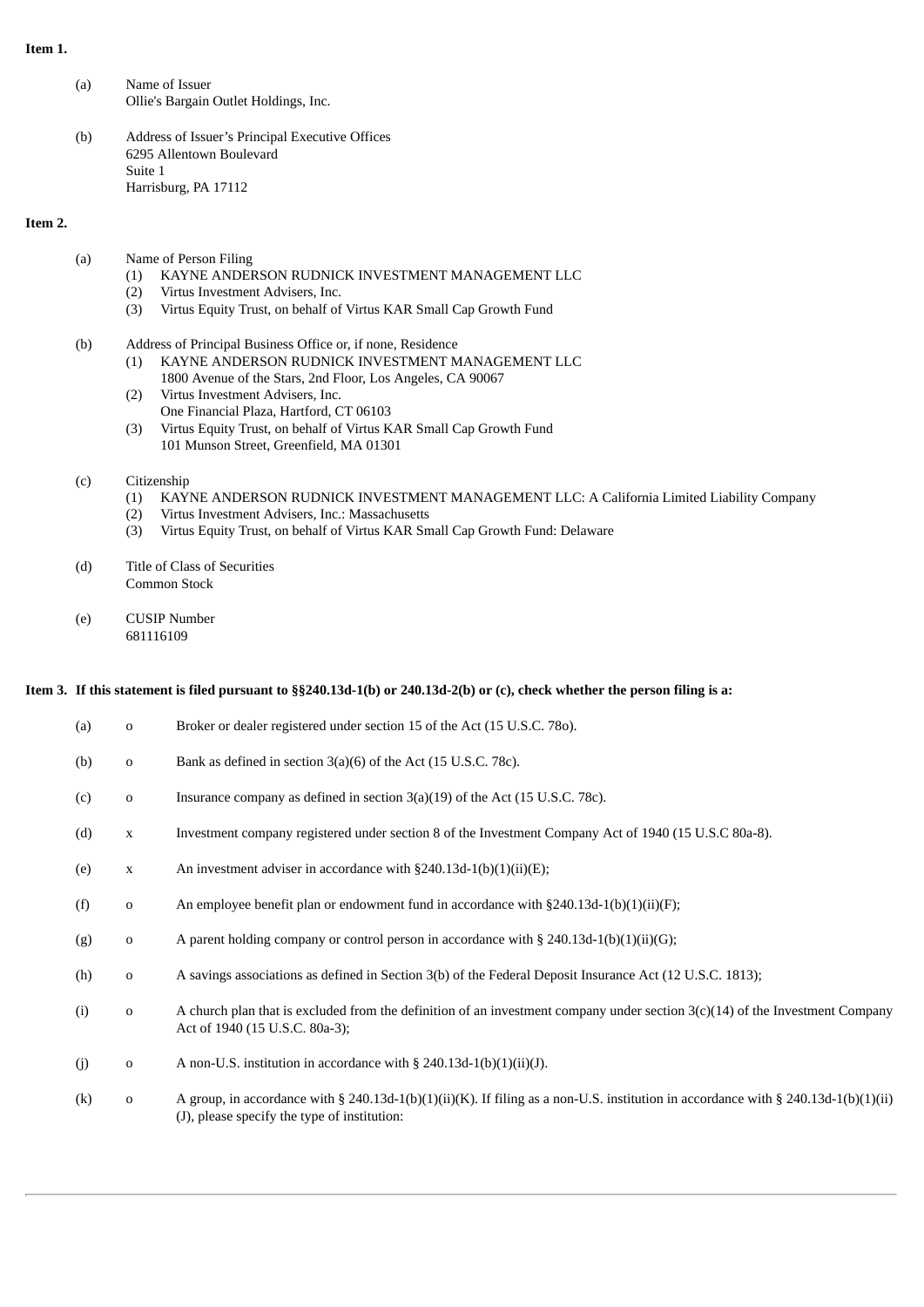#### **Item 4. Ownership.**

Provide the following information regarding the aggregate number and percentage of the class of securities of the issuer identified in Item 1.

- (a) Amount beneficially owned:
	- (1) KAYNE ANDERSON RUDNICK INVESTMENT MANAGEMENT LLC: 6,350,302
	- (2) Virtus Investment Advisers, Inc.: 5,009,728
	- (3) Virtus Equity Trust, on behalf of Virtus KAR Small Cap Growth Fund: 4,783,672

#### (b) Percent of class:

- (1) KAYNE ANDERSON RUDNICK INVESTMENT MANAGEMENT LLC: 9.71%
- (2) Virtus Investment Advisers, Inc.: 7.66%
- (3) Virtus Equity Trust, on behalf of Virtus KAR Small Cap Growth Fund: 7.31%
- (c) Number of shares as to which the person has:
	- (i) Sole power to vote or to direct the vote:
		- (1) KAYNE ANDERSON RUDNICK INVESTMENT MANAGEMENT LLC: 1,340,574
		- (2) Virtus Investment Advisers, Inc.: 0
		- (3) Virtus Equity Trust, on behalf of Virtus KAR Small Cap Growth Fund: 0
	- (ii) Shared power to vote or to direct the vote:
		- (1) KAYNE ANDERSON RUDNICK INVESTMENT MANAGEMENT LLC: 5,009,728
		- (2) Virtus Investment Advisers, Inc.: 5,009,728
		- (3) Virtus Equity Trust, on behalf of Virtus KAR Small Cap Growth Fund: 4,783,672
	- (iii) Sole power to dispose or to direct the disposition of:
		- (1) KAYNE ANDERSON RUDNICK INVESTMENT MANAGEMENT LLC: 1,340,574
		- (2) Virtus Investment Advisers, Inc.: 0
		- (3) Virtus Equity Trust, on behalf of Virtus KAR Small Cap Growth Fund: 0
	- (iv) Shared power to dispose or to direct the disposition of:
		- (1) KAYNE ANDERSON RUDNICK INVESTMENT MANAGEMENT LLC: 5,009,728
		- (2) Virtus Investment Advisers, Inc.: 5,009,728
		- (3) Virtus Equity Trust, on behalf of Virtus KAR Small Cap Growth Fund: 4,783,672

#### **Item 5. Ownership of Five Percent or Less of a Class**

If this statement is being filed to report the fact that as of the date hereof the reporting person has ceased to be the beneficial owner of more than five percent of the class of securities, check the following o .

N/A

### **Item 6. Ownership of More than Five Percent on Behalf of Another Person.**

With respect to securities owned by a registered investment company included in this filing, only the custodian for such investment company, has the right to receive dividends paid with respect to, and proceeds from the sale of, such securities. No other person is known to have such right, except that the shareholders of such investment company participate proportionately in any dividends and distributions so paid.

### Item 7. Identification and Classification of the Subsidiary Which Acquired the Security Being Reported on By the Parent Holding Company

N/A

## **Item 8. Identification and Classification of Members of the Group**

N/A

**Item 9. Notice of Dissolution of Group**

N/A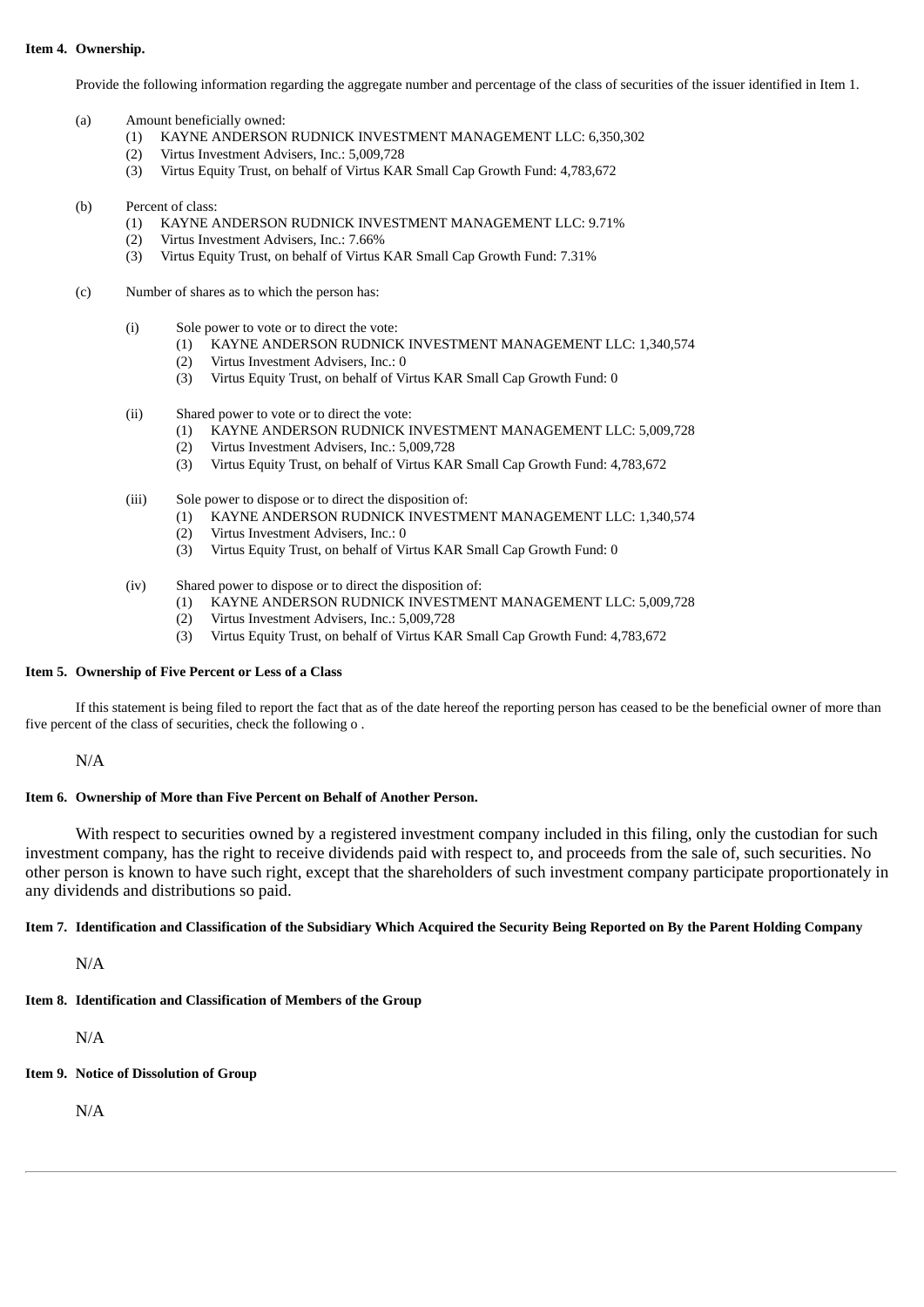**Item 10. Certification**

> By signing below I certify that, to the best of my knowledge and belief, the securities referred to above were acquired and are held in the ordinary course of business and were not acquired and are not held for the purpose of or with the effect of changing or influencing the control of the issuer of the securities and were not acquired and are not held in connection with or as a participant in any transaction having that purpose or effect, other than activities solely in connection with a nomination under §240.14a-11.

#### **SIGNATURE**

After reasonable inquiry and to the best of my knowledge and belief, I certify that the information set forth in this statement is true, complete and correct.

|                         | Kayne Anderson Rudnick Investment Management,<br><b>LLC</b>                                                                  |
|-------------------------|------------------------------------------------------------------------------------------------------------------------------|
| Date: February 12, 2021 | By: /s/ Michael Shoemaker<br>Name: Michael Shoemaker<br>Title: Chief Compliance Officer                                      |
|                         | <b>Virtus Investment Advisers, Inc</b>                                                                                       |
| Date: February 12, 2021 | By: /s/ Kevin Carr<br>Name: Kevin Carr<br>Title: Vice President and Clerk                                                    |
|                         | Virtus Equity Trust on behalf of Virtus KAR Small<br><b>Cap Growth Fund</b>                                                  |
| Date: February 12, 2021 | By: /s/ Kevin Carr<br>Name: Kevin Carr<br>Title: Senior Vice President, Chief Legal Officer,<br><b>Counsel and Secretary</b> |
| <b>Footnotes:</b>       |                                                                                                                              |

## **Attention: Intentional misstatements or omissions of fact constitute Federal criminal violations (See 18 U.S.C. 1001)**